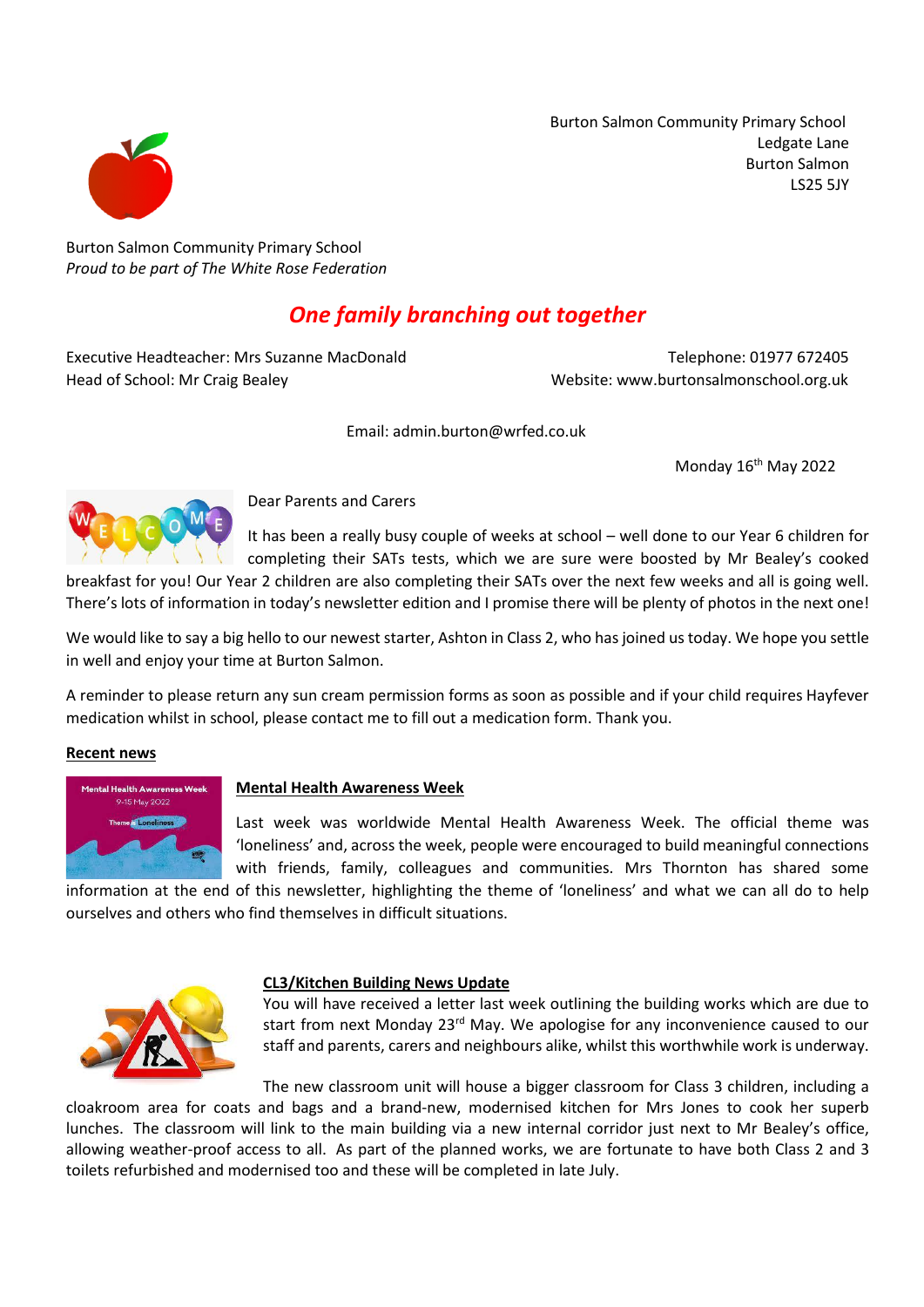Our lunches are going to be cooked at Chapel Haddlesey Primary School by Mrs Jones and will be transported in insulated containers back to Burton Salmon. There may be some changesto the menusto keep the process assimple as possible but this will be communicated later this week.

As with all new building works, there may be increased traffic around the site and an increase in the number of vehicles you may see. Please remember to park responsibly and be considerate of our neighbours. If you are unable to park safely along Ledgate Lane, the village hall has kindly agreed for our families to park there for pupil drop-offs and collections. Thank you.

#### **Burton Salmon attendance update from Mrs Thornton**



Leading up to the summer holidays we will be looking at attendance and aiming to achieve a whole school attendance of **97%**.



**54** children have achieved 100% attendance this fortnight!

Well Done

Keep up the good work!

| <b>Whole School Attendance Statistics</b> | 93.77%                               |
|-------------------------------------------|--------------------------------------|
| 100% students                             | <b>8</b> children for the whole year |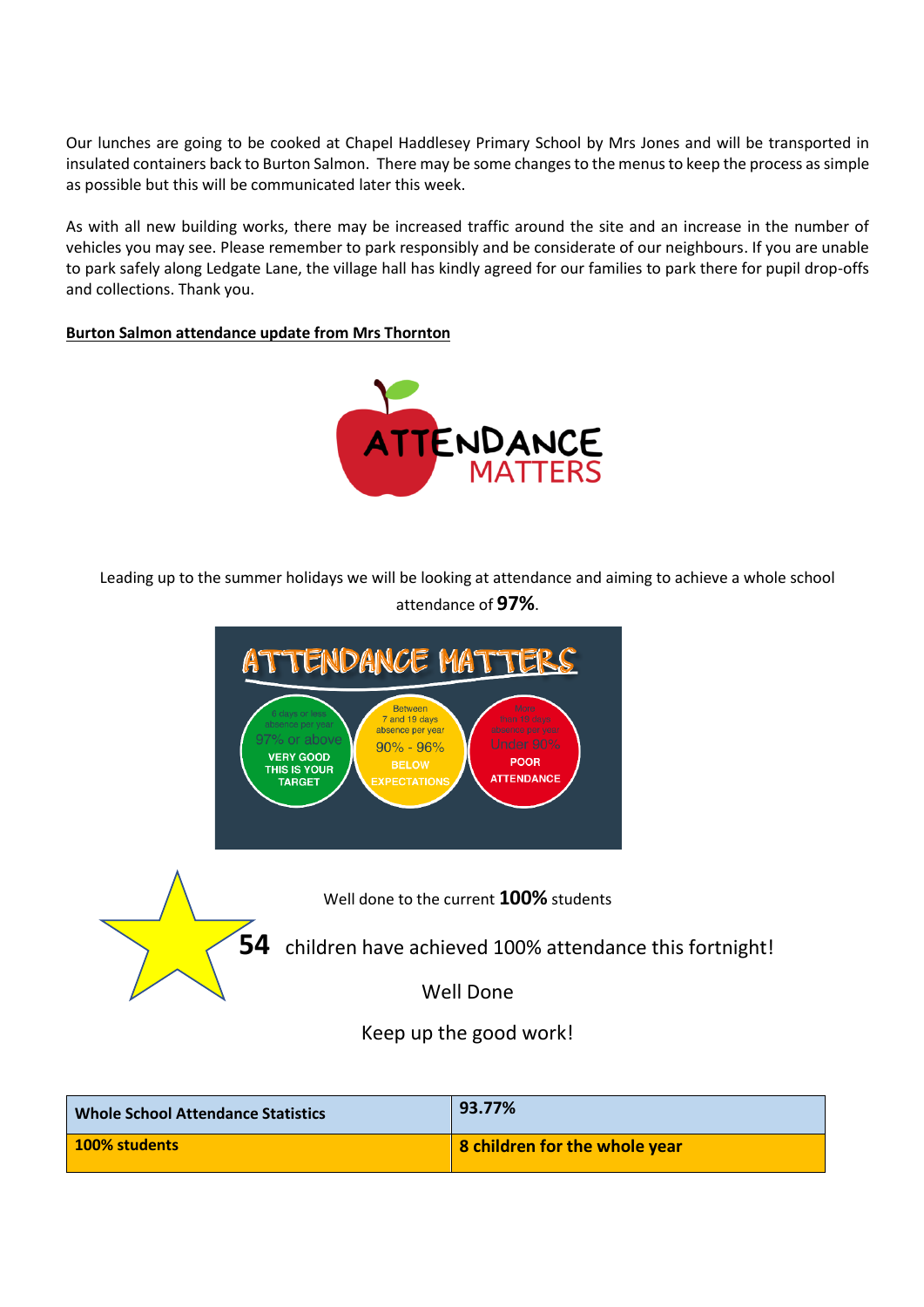| <b>Golden Delicious</b> | 92.26 % |
|-------------------------|---------|
| Honeycrisp              | 93.17 % |
| <b>Red Delicious</b>    | 94.48%  |



#### **Bottle top recycle scheme**

A reminder that we have signed up as a federation to an exciting new project which recycles plastic bottle tops through SchoolCycled. With this plastic, they then make signs, items of furniture and outdoor play equipment.



### <https://mygroupltd.com/schoolcycled/>

We have a dedicated collection box at school, outside Mrs Obridge's office and we can accept all different types of drink and milk bottle tops. We can also allow shampoo bottle lids and things like sauce bottle lids, as long as all the lids are 100% plastic. Please save up all your lids from home and bring them into school to add to our collection. As soon as the bag is full, this will be collected and we will continue to take part in this environmentally-friendly scheme.

### **Upcoming events**

**LUNCH MENU CHANGE** 

### **School lunches**:

This **Thursday 19th May**, Mrs Jones will be cooking a special **Re-Fuel Yourself Census Day lunch**. We're thinking about the benefits food provides the body with and how food can be healthy and tasty! Join in to re-fuel your body and mind for the rest of the school day:

### Chicken Wrap with Tiger Fries and Pasta in a Tomato Sauce with Cheesy Flatbread followed by a Power up Chocolate Cereal Bar

**This will be the main meal on this day not** the Sausage in a Bun choice. Anyone who is down for a main meal will automatically be given the Census Meal option. Please let the office know by the end of tomorrow, Tuesday 17<sup>th</sup> May, if your child would like to choose this option (if they would normally have a packed lunch from home or a sandwich/jacket potato dinner). A reminder that the school dinner charge, for Nursery pupils and Year 3 children and above, is currently £2.75.

A reminder, that all children in Reception, Year 1 and Year 2 qualify for Universal Infant Free School Meals (UIFSM) and if you think you may be eligible for Free School Meals (FSM), please contact school to ask about applying: [88822\\_86136-nyes-school-meal-project-leaflet\\_electronic-worded-version.pdf \(emlfiles4.com\)](https://i.emlfiles4.com/cmpdoc/9/9/7/1/0/2/files/88822_86136-nyes-school-meal-project-leaflet_electronic-worded-version.pdf?utm_campaign=2148695_Free%20School%20Meals%20Leaflet&utm_medium=email&utm_source=North%20Yorks%20County%20Council&dm_i=4BPJ,1A1XZ,6OK1EC,5WF3G,1)

If your child does choose to bring a packed lunch to school, please follow this link from Healthy Schools North Yorkshire, for their guide on what is a healthy and nutritionally-balanced lunch:

[Healthy Packed Lunch leaflet digital FINAL.pdf \(northyorks.gov.uk\)](https://cyps.northyorks.gov.uk/sites/default/files/Noticeboard/Red%20bag/Attachments/2022/Healthy%20Packed%20Lunch%20leaflet%20digital%20FINAL.pdf?utm_campaign=2115895_CYPS%20eRed%20Bag%20-%2018%20February%202022&utm_medium=email&utm_source=North%20Yorks%20County%20Council&dm_i=4BPJ,19CMV,4X1WEP,5SZ7X,1)



### **Federation Sports Day events at Chapel Haddlesey**

A reminder that the themes for both days will be the 'Platinum Jubilee' and we ask that the children come to school dressed in red, white and blue coloured sportswear.

Due to the high number of pupils, we have to split the event across 2 days: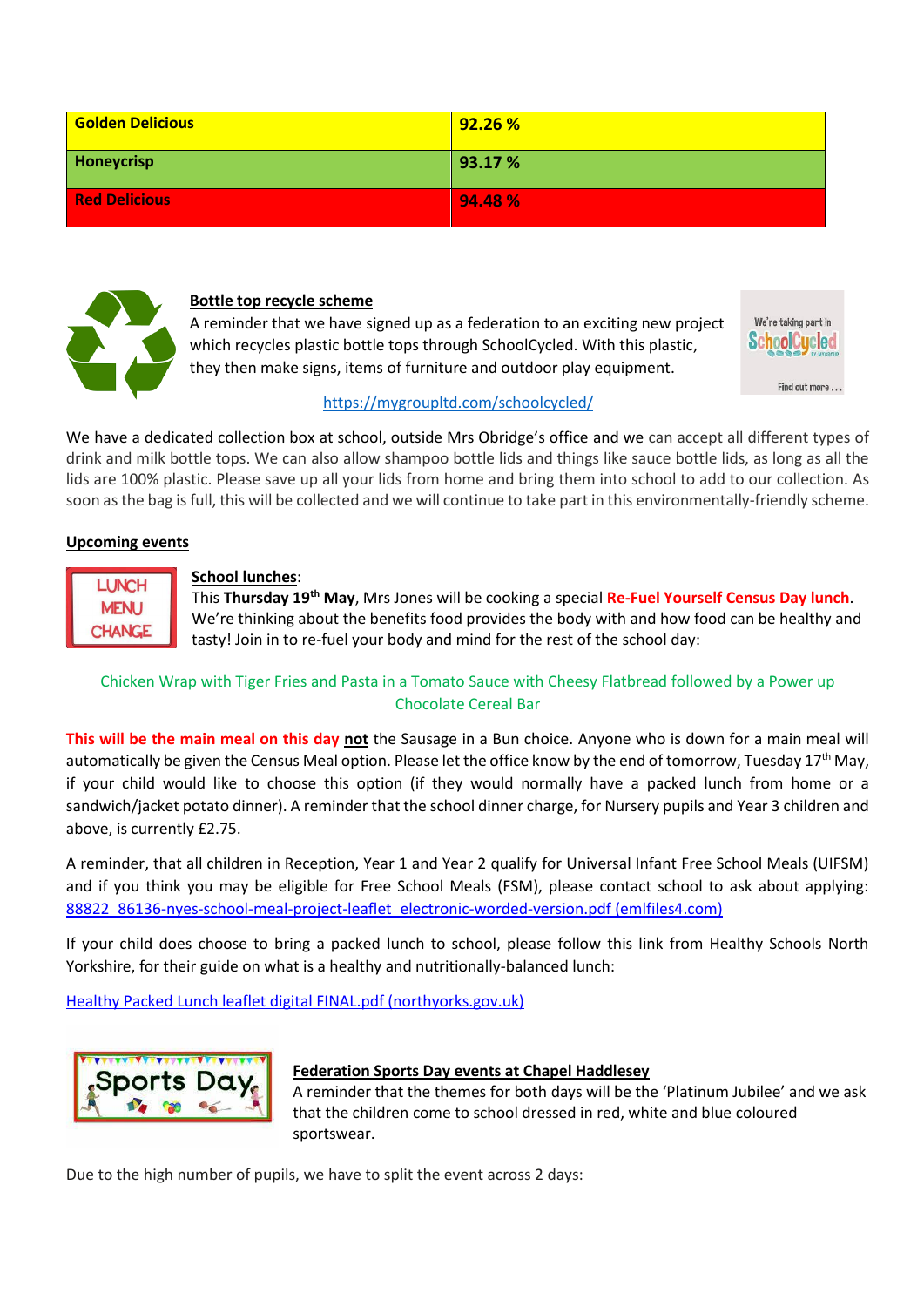### **Tuesday 24th May KS2 (Years 3-6) 1pm-2:30pn**

#### **Wednesday 25th May KS1 (Nursery - Year 2) 1pm-2:30pm**

The children will attend school in the morning, dressed in their sportswear. They will have an early lunch and pupils at Barlow and Burton Salmon will then travel by coach from school to take part in the afternoon activities, and will then travel back on the coach to each school ready to leave at 3.15pm. We anticipate that it will be a warm day, so it's advised that your child arrives with a named water bottle and adequate sun protection - long sleeves, hats and sun cream etc...

We warmly invite parents and family members to join us and ask that you come equipped for a restful afternoon – please feel free to bring picnic baskets and refreshments (non-alcoholic of course!) and seating if required. The parking in and around Haddlesey is limited so we appeal to parents to please walk if you are local and car share with other families if possible, if driving from out of area.

If your nursery-aged child does not usually attend school on a Wednesday, they are more than welcome to join us for the afternoon's event. Please can we ask that you transport them directly to Chapel Haddlesey Primary for 12.50pm; they can then join the rest of the nursery children for their events and can return to their family after they have taken part. Once Nursery children have completed their events, they are invited to play in the Early Years area with the other nursery children.



#### **Burton salmon Platinum Jubilee Celebration Day**

To celebrate the Queen's Platinum Jubilee, and honouring 70 majestic years of service to our beloved nation, we are holding an afternoon of fun on Friday  $27<sup>th</sup>$  May. To acknowledge this, it would be nice for the children to come to school wearing red, white and blue clothing. As long as the weather is fine, we would also like to invite parents and carers on site for an afternoon picnic with the children. Music, food, fun and maybe even a game or two will hopefully be the recipe for a lovely afternoon before we break up for half term.

Whilst we would normally like to cater for an event such as this, our kitchen will be in the process of being replaced and therefore we politely request that any food for the picnic should be brought in by parents attending the event. Staff will ensure children with parents who are unable to attend will not be left out and some snacks will be on offer. As mentioned previously, this event will be taking place at the same time the new classroom and kitchen are being built. Even though no works will be going ahead on the 27th, parts of the school will still be inaccessible. Also due to the reduction of indoor space, the event will be unable to go ahead if the weather is poor. You will be notified by 10.00am on the morning of the  $27<sup>th</sup>$  if we are unable to host the Jubilee afternoon.

#### **Housekeeping:**



#### **Holiday requests**

It's that time of year when 'Leave of Absence forms' from school are now being received for holidays. All requests for Leave of Absence are considered individually by the Head of School and if exceptional circumstances are to be considered, full evidence needs to be provided in order for the Leave of Absence to be authorised. School is obliged to notify North Yorkshire County Council of any unauthorised absence of 10 sessions (5 x school

days) or more, which will usually incur a penalty fine notice, after a holiday has taken place. After this stage, school does not have any part in the process and we don't receive any information as to whether and when families are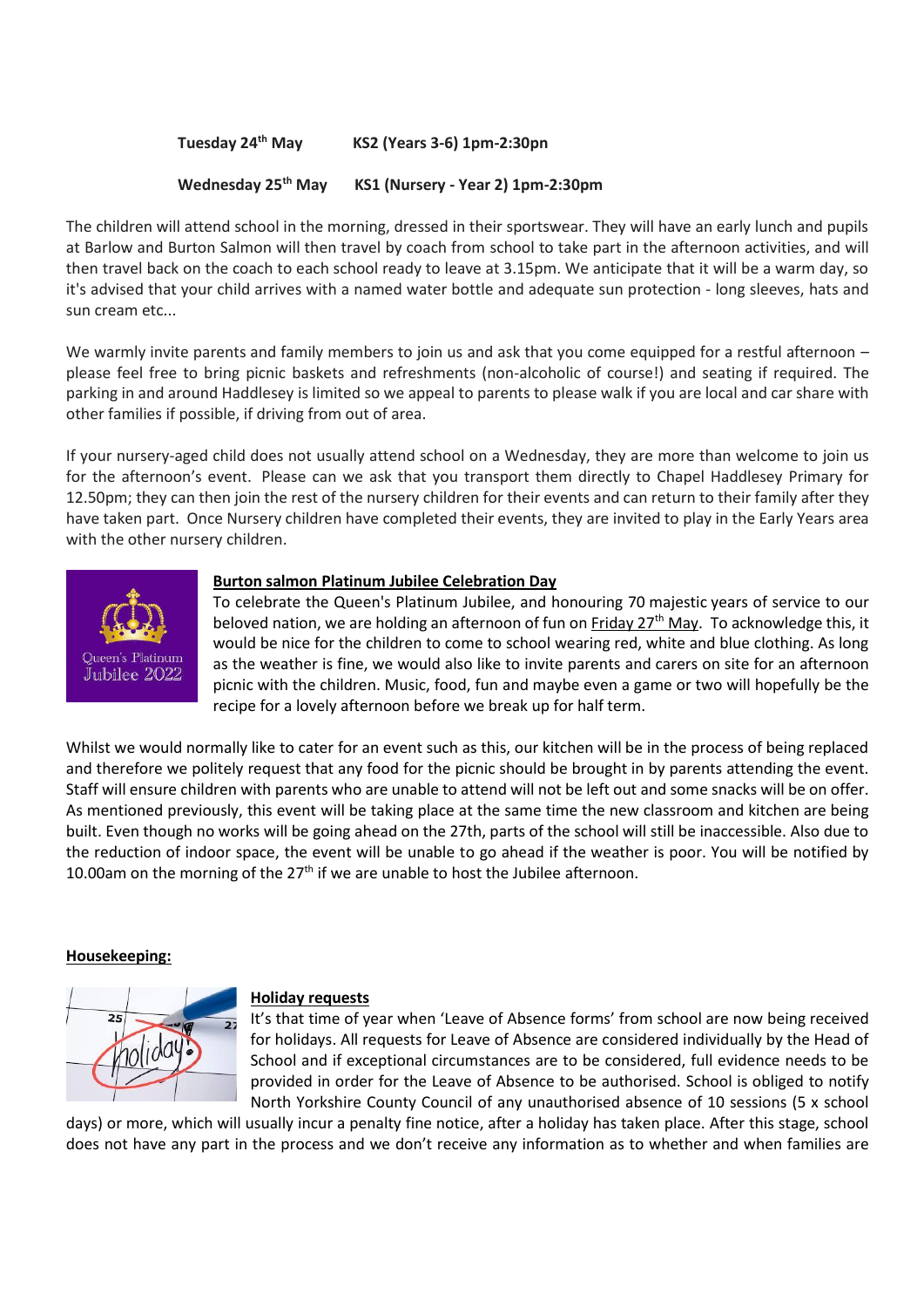fined. Please visit our website for the current guidelines for requesting Leave of Absence[: Requesting leave of absence](https://www.burtonsalmonschool.org.uk/parents/pupil-attendance/requesting-leave-absence-during-term-time)  [during term time | Burton Salmon Primary School \(burtonsalmonschool.org.uk\)](https://www.burtonsalmonschool.org.uk/parents/pupil-attendance/requesting-leave-absence-during-term-time)

We ask all parents to be mindful that taking a pupil on leave during term time interrupts teaching and learning and will disrupt your child's educational progress. Thank you for your cooperation.



### **PE Kits – a reminder of what is acceptable within school**

Please comply with our policy as follows:

**For PE lessons (indoor and outdoor) • A plain or embroidered white or school colour (can also be** 

**navy at Burton Salmon) short-sleeved, round neck t-shirt • Plain black or navy shorts of any style • A plain navy or black tracksuit/sweatshirt top (not a' hoodie' top) and bottoms OR a plain navy or black crew neck sweatshirt (available from MyClothing) • Trainers • All items to be kept in a named PE kitbag please.** 

[For all your uniform needs, quality assured Burton Salmon Community Prim... \(myclothing.com\)](https://myclothing.com/burton-salmon-community-primary-school/5807.school)

#### **Drinks in school**

It is important that children please bring in a named water bottle daily, especially as the weather is warming up. These can be refilled throughout the day at our plumbed-in water station. Please only send in water and **not** juice etc, as this goes against our Healthy School's policy which can be found on the school website: [MODEL SCHOOL FOOD POLICY \(burtonsalmonschool.org.uk\)](https://www.burtonsalmonschool.org.uk/sites/default/files/uploads/media/files/food_policy_autumn_2020.pdf)



**Pupil absences**: it is really important that you please make sure you telephone or email the school **before 9.10am** to notify us of any child absence, with a reason for their absence. Equally, we ask if your child is unwell and you have called on the first day of their absence, we also require a call on each subsequent day until they are well enough to be back in school. If we do not receive any communication, by phone or email, we start our process of contacting all of the contacts allocated to your child and if we still haven't received any information, the Children Missing in Education protocol is triggered. Thank you for your cooperation with this.

A reminder of our school **Pupil Attendance Policy for reporting absences due to illness** which can be found by following this link: [https://www.burtonsalmonschool.org.uk/sites/default/files/uploads/media/files/pupil](https://www.burtonsalmonschool.org.uk/sites/default/files/uploads/media/files/pupil-attendance-policy-autumn-2021.pdf)[attendance-policy-autumn-2021.pdf](https://www.burtonsalmonschool.org.uk/sites/default/files/uploads/media/files/pupil-attendance-policy-autumn-2021.pdf)

Parents are asked to inform the school office by telephone or email by 9.10am each day a child is unwell and will not be attending school.

• A child who has been given antibiotics should be kept away from school for the first 48 hours of treatment.

• A child who has been sick or who has diarrhoea should also be kept away from school until the child has been clear of the problem for 48 hours.

• Medical/dental appointments should be made out of school hours, however where this is not possible the school will require notification prior to the absence. When a child is absent for a medical appointment it is expected that they will return to school immediately following the appointment.

Please contact the office for further guidance on specific illnesses and required length of absence.

**It is crucial that parents adhere to this procedure to ensure that all pupils are safe and their whereabouts accounted for.**

### **Medicines in school including inhalers**



If you require your child to have medicine administered during a school day (including asthma inhalers), please complete a 'Parental Request for Medicine in School' form, which is available from the School Office. We are not allowed to administer any medicine without this being completed fully and signed by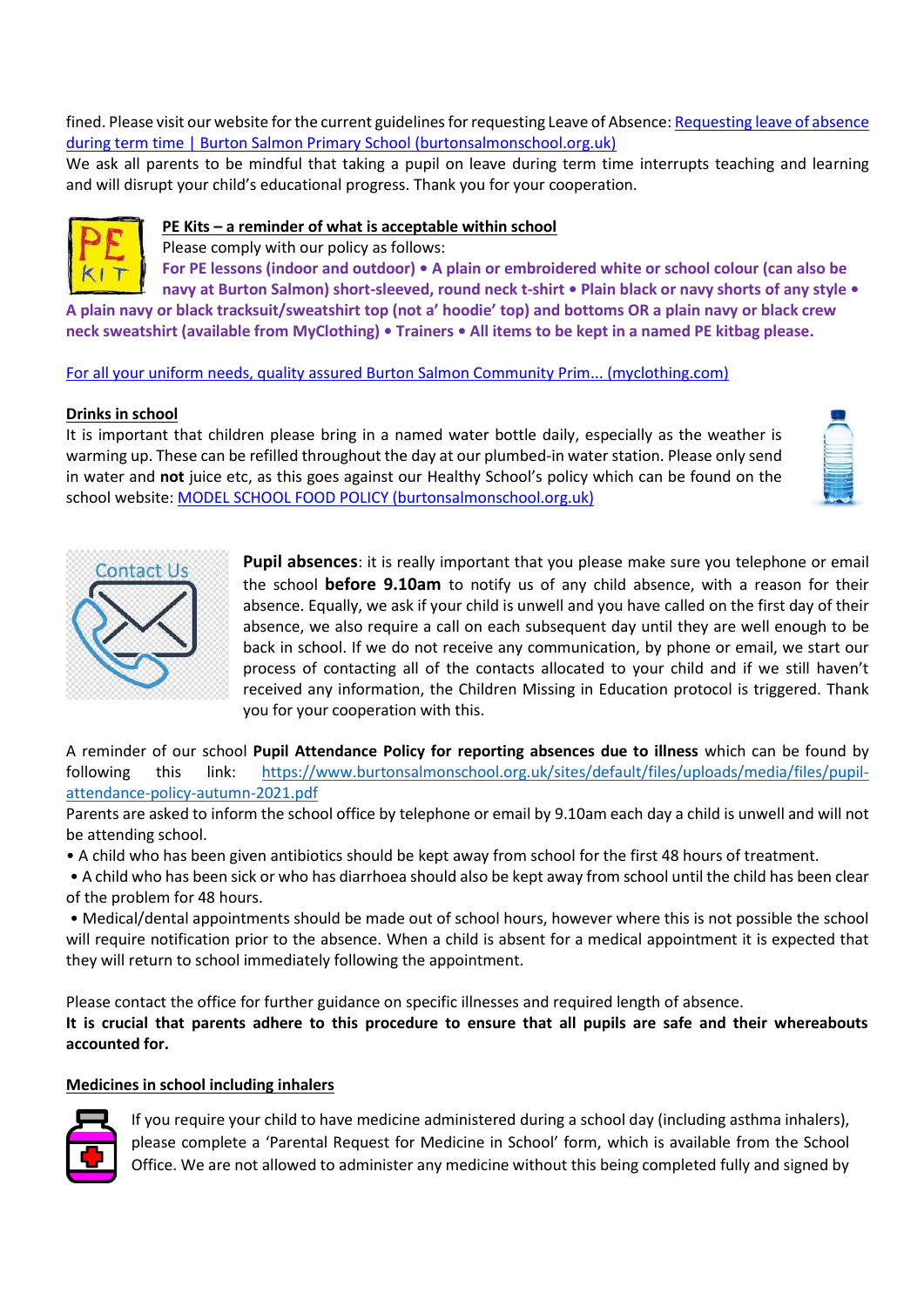a parent/carer and the Head of School. If your child requires a course of antibiotics for example, over a period of a few days, please ensure that the medicine is handed directly into the School Office each morning. Whilst we can administer Calpol (or similar Paracetamol-based medicines), we are not insured to administer any Ibuprofen medication sent in, unless this is prescribed by a doctor.

### **OOSC – Pippins and Orchard Club drop-offs and collections**



We do have places available for our after-school provision – **please contact the school office** to book in any provision you may require.

For Pippins Breakfast Club, you do not need to book ahead and Mrs Wilson opens the main School Reception door at **8am.** We cannot permit children onto the premises before this

time, due to insurance restrictions. **Children must be brought to the door by an adult, signed in and handed over to a member of staff; please do not park on the road and allow your child to enter the school grounds by themselves.** \***Please also note that breakfast is only served up until 8.30am; if you are dropping off you child after this time, please ensure that your child has already had breakfast at home. Thank you.**

For our Orchard After-School club, please knock or ring the OOSC doorbell and your children will be brought to the main school Reception door by Miss Gamble, Mrs Laycock or Miss Bowers to be collected and signed out by Parents/Carers by **5.30pm. Polite reminder: if you have booked a place at Orchard Club, but collect your child at the end of the school day without notifying the office, you will still be charged. We need to know of any cancellations before 12 midday, otherwise a charge of £5.00 will be added to your child's ParentPay account. All payments are added to ParentPay within the same week.**

#### **Outstanding ParentPay debts**

Across the federation, there is an agreed maximum debt per child, which is £30.00. This includes any nursery fees, school dinners and out of school club payments. **Please keep an eye on your child's account balance. Thank you.**



Yours sincerely

Helen Obridge Administrator

#### **Important dates for your diary**

| Thursday 19th May 2022              | Census Day and Re-Fuel Yourself special school lunch                      |
|-------------------------------------|---------------------------------------------------------------------------|
| Monday 23rd May 2022                | Federation community coffee morning at Chapel Haddlesey's Church Hall     |
| Tuesday 24th May 2002               | Federation Sports Day at Chapel Haddlesey for Years 3/4/5 and 6           |
| Wednesday 25 <sup>th</sup> May 2022 | Federation Sports Day at Chapel Haddlesey for Nursery/Reception/Y1/Y2     |
| Thursday 26 <sup>th</sup> May 2022  | Egyptian Workshop in Class 2                                              |
| Thursday 26 <sup>th</sup> May 2022  | Queen's Platinum Jubilee special school lunch                             |
| Friday 27 <sup>th</sup> May 2022    | Platinum Jubilee celebration day in school - Wear red, white and blue and |
|                                     | family picnic in the afternoon                                            |
| Friday 27 <sup>th</sup> May 2022    | Break up for half-term                                                    |
| Monday 6 <sup>th</sup> June 2022    | School re-opens                                                           |
| Tuesday 21st June 2022              | Open Morning from 10am - 12noon                                           |
| Thursday 23rd June 2002             | Open Afternoon from 1pm - 3pm                                             |
| Friday 24 <sup>th</sup> June 2022   | Federation community afternoon tea at Burton Salmon Village Hall          |

#### **Training Days for the Academic year 2021 -2022**

Please note that the final NYCC allocated Training Day for 21/22 is: **Monday 25 th July 2022**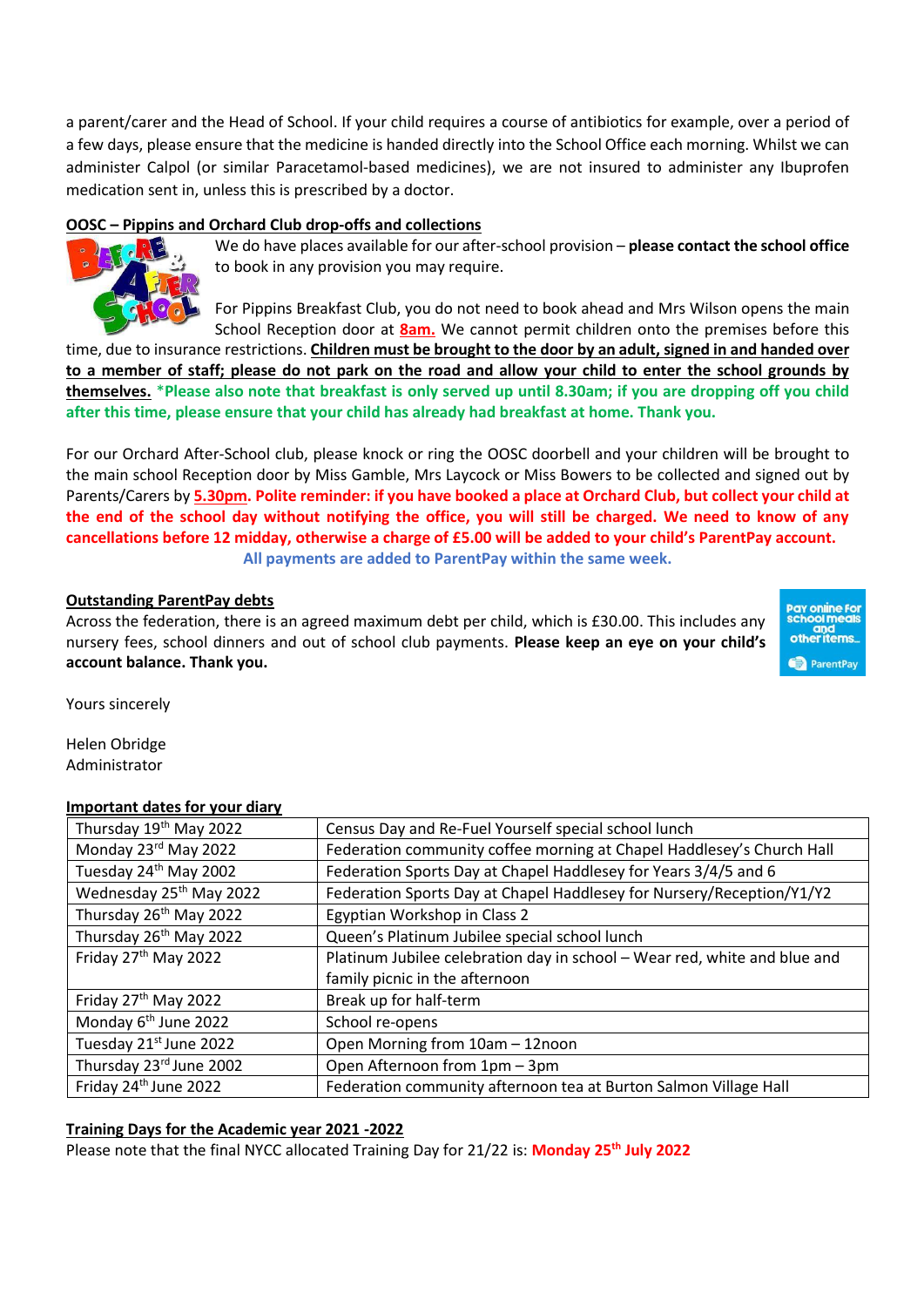### **Message from Sam Thornton**

We will be hosting some Sendiass free digital training before summer (dates to follow) – please see the information below:

# **Sendiass [\(Special Educational Needs and Disabilities Information Advice and](https://www.facebook.com/sendiassnorthyorks?hc_ref=ARQoLKcIreBi_2uYb9vz6oZ5lrcU9Vc4qLlj9V6mcxD3648IRpd4yGU7oe-t41NzaTI&fref=nf&__xts__%5B0%5D=68.ARCOb7KAkhRAasfpqCec-jm7m9i2ahj3UqzK0Ga0sXtypBN9vLSsENoFDis2dRn8YBqAE9E4PTZp15wNxyr9C1AKvHfZ0xyPg6zw9p8VGgJp_dmwpaUoixg5ikqTuRacLpsjIoIOtwK-9jhEgBdoxwobSKurjNrYi6qO6vR25SxiFrpvbXY8YpKR2sqY-eDeTGTsCx9k-vFs86wHYquKzGMmapVaN7Rl_v2j6eKQXwGErW5V5K_DvzaNhPQ-ENT1pQ6WtkHMKFTOOLcSRHswz1P8nZ-m-wpF8kJZdrIzj5XpkhP5qSY&__tn__=C-R)  [Support Service\)](https://www.facebook.com/sendiassnorthyorks?hc_ref=ARQoLKcIreBi_2uYb9vz6oZ5lrcU9Vc4qLlj9V6mcxD3648IRpd4yGU7oe-t41NzaTI&fref=nf&__xts__%5B0%5D=68.ARCOb7KAkhRAasfpqCec-jm7m9i2ahj3UqzK0Ga0sXtypBN9vLSsENoFDis2dRn8YBqAE9E4PTZp15wNxyr9C1AKvHfZ0xyPg6zw9p8VGgJp_dmwpaUoixg5ikqTuRacLpsjIoIOtwK-9jhEgBdoxwobSKurjNrYi6qO6vR25SxiFrpvbXY8YpKR2sqY-eDeTGTsCx9k-vFs86wHYquKzGMmapVaN7Rl_v2j6eKQXwGErW5V5K_DvzaNhPQ-ENT1pQ6WtkHMKFTOOLcSRHswz1P8nZ-m-wpF8kJZdrIzj5XpkhP5qSY&__tn__=C-R) North Yorkshire**

 $\frac{A}{2}$  EHCAR (**Education, Health and Care Assessment Request**) Workshop for Parents and Carers  $\frac{A}{2}$ 

We are hosting two EHCAR workshops in June for parents and carers. In these sessions we will be talking about the EHCAR process, how to fill in the relevant paperwork, timescales and sections of the EHCP, as well as answering some of your questions.

If you would like to attend one of these sessions, please email Alice[: alice.atkinson@sendiassnorthyorks.org](mailto:alice.atkinson@sendiassnorthyorks.org)





Family Fund support families raising disabled or seriously ill children and young people.

One of the grants they give is for an electronic device such as an iPad, and to compliment this they offer free training which is delivered in partnership with an Apple accredited expert.

If you feel your child qualifies, please apply! We will be hosting the free training before the summer holidays. If you already have an iPad for your child you can

also attend.

Family Fund is a UK based registered charity for disabled children and their families. The Chief Executive of this charity is Cheryl Ward. It was formed in 1973 by the UK Government to give practical help to families with severely disabled and seriously ill children under the age of 18.

To apply go to the following website:<https://www.familyfund.org.uk/>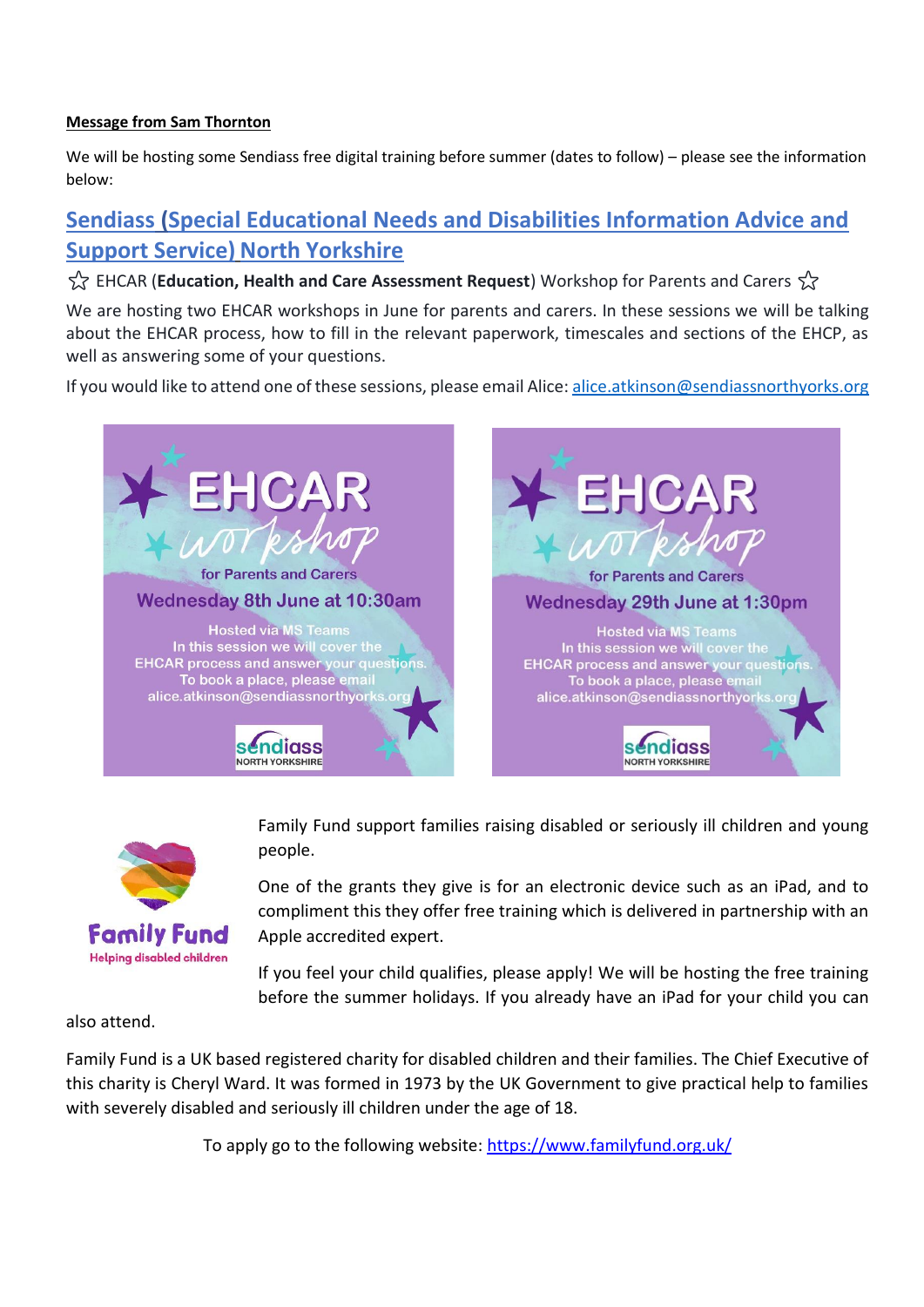## Mental Health Awareness Week: 9-15 May 2022 - Loneliness

Together we can tackle loneliness

One in four adults feel lonely some or all of the time. There's no single cause and there's no one solution. After all, we're all different! But, the longer we feel lonely, the more we are at risk of mental health problems. Some people are also at higher risk of feeling lonely than others.

For Mental Health Awareness Week this year, we're raising awareness of the impact of loneliness on our mental health and the practical steps we can take to address it.

As a Federation we will be hosting coffee mornings and afternoon tea events to help keep people connected and access support from professionals when needed.

Following information taken from<https://www.mentalhealth.org.uk/>

If you feel your child or family need advice and support please contact me on:

### Mobile 07877029504

s.thornton@wrfed.co.uk

## **Help and advice on how to cope with loneliness and improve your mental health**

Dealing with loneliness can be difficult. But there are things we can all do to cope with loneliness and prevent some of the negative feelings and mental health problems that can come with it. Here are some coping strategies that you might find useful.

## **1. Try to do some enjoyable things that will keep you busy**

One way of trying to manage loneliness is by keeping busy and doing things we enjoy. This might be a hobby such as a bit of gardening, going to the gym or even sorting out your kitchen cupboards, jigsaws, puzzles or knitting. Small activities can give you energy and positive feelings. It's important these things are fun or fulfilling.

Be careful about working too hard or watching TV shows simply as a distraction. These will only delay or suppress your feelings and could actually make your mental health worse.

## **2. Try to do things that stimulate your mind**

Activities that occupy your mind can help with loneliness. This can include the benefits of taking courses or listening to podcasts on topics from comedy to fitness. This can be stimulating and something as simple as listening to the familiar voice of someone you like can help you feel less lonely.

## **3. Think about doing a physical activity**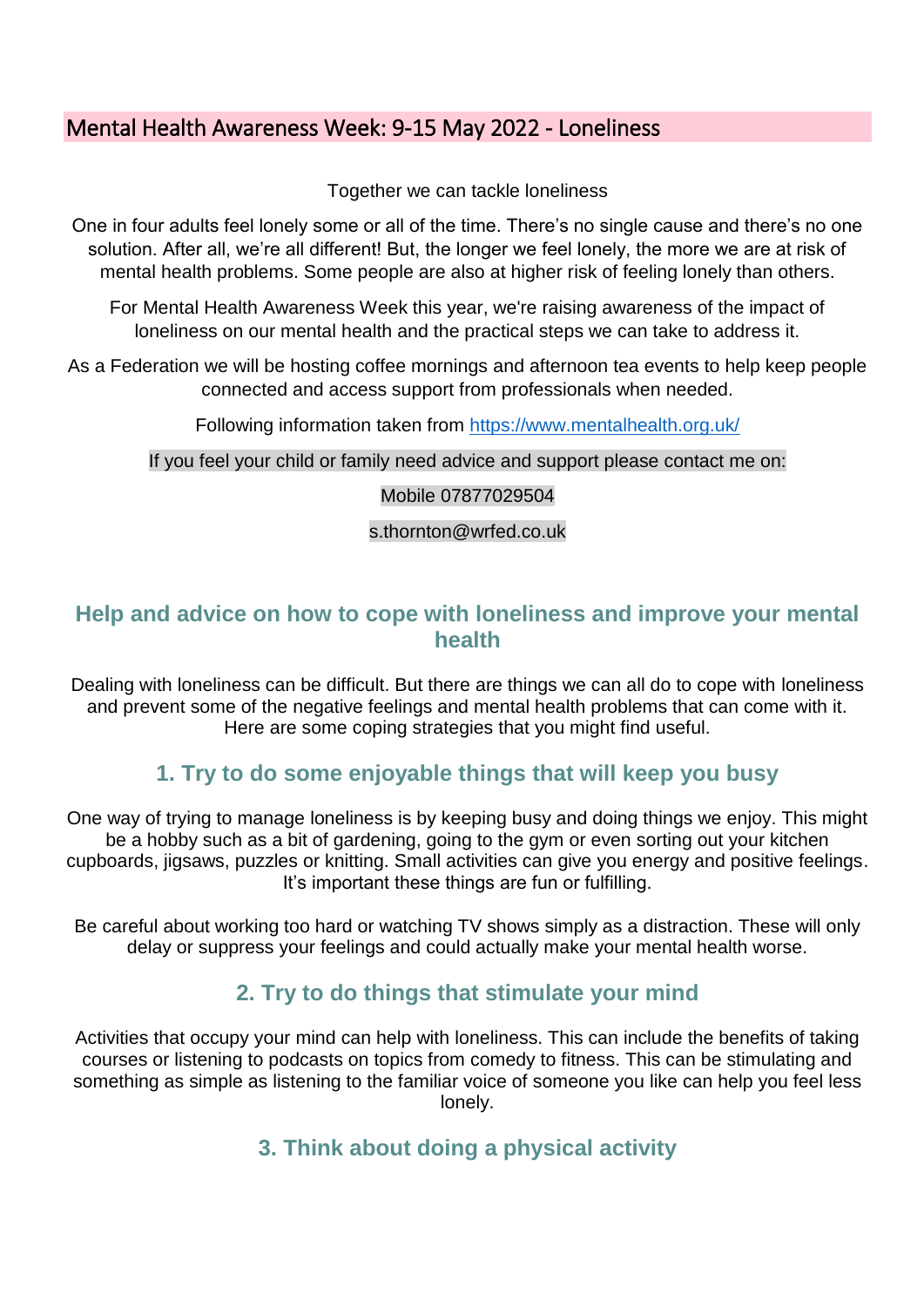Physical exercise can help with loneliness. It can be as simple as having a walk in the park when you're feeling a bit overwhelmed. Alternatively, you could listen to music and do a bit of dancing around your living room. (Be aware of your neighbours though!)

### **4. Try to engage with the people you meet in your daily life.**

It can be hard to talk to others when you're feeling lonely. However, trying to connect with the people you meet as you go about your day can be helpful. Even catching someone's eye and saying "hi" as you walk along can make you feel better. Or it could be about saying hello to the postwomen or postman or going to the shops and talking to the person at the checkout. By sharing a polite greeting – you might find you give someone else a positive lift too.

## **5. Find people that 'get you'**

It can be hard to connect with others when you're feeling lonely. But there are great benefits in finding people who have been through similar experiences to you. Interacting with others that 'get' you can give you a sense of belonging that may be missing. People who have been there have found connections in local groups or social media.

## **6. Spend time with pets**

If you are lucky enough to have a pet, it can be a great way of managing loneliness. Not only do animals provide us with unconditional love and support, but they also help to give structure to our days and even encourage us to get out and connect with others. Interaction with pets is also shown to help reduce stress levels.

## **7. Try to use social media in a positive way**

Social media can help your mental health. But it can also affect it negatively. The key is to use it in a positive way. Finding digital communities, you share interests and passions with can help. Most importantly be aware of how you feel when you use social media and focus on topics and activities that work best for you.

## **8. Talking therapies can help**

Talking through your feelings with a counsellor or therapist can help you cope with your feelings of loneliness. Talking therapy can be hard to get – but if you can find a professional, it can really be of benefit. It'll provide you with a safe space to work through your feelings and thoughts without judgement. Check out your local resources by visiting the NHS website.

## **How to support other people who are feeling lonely**

**\_\_\_\_\_\_\_\_\_\_\_\_\_\_\_\_\_\_\_\_\_\_\_\_\_\_\_\_\_\_\_\_\_\_\_\_\_\_\_\_**

## **1. Don't judge or stigmatise**

It's important not to judge or stigmatise people who feel lonely. Stigma around loneliness is a huge barrier to the kind of open and genuine conversations that can help. It's more important to